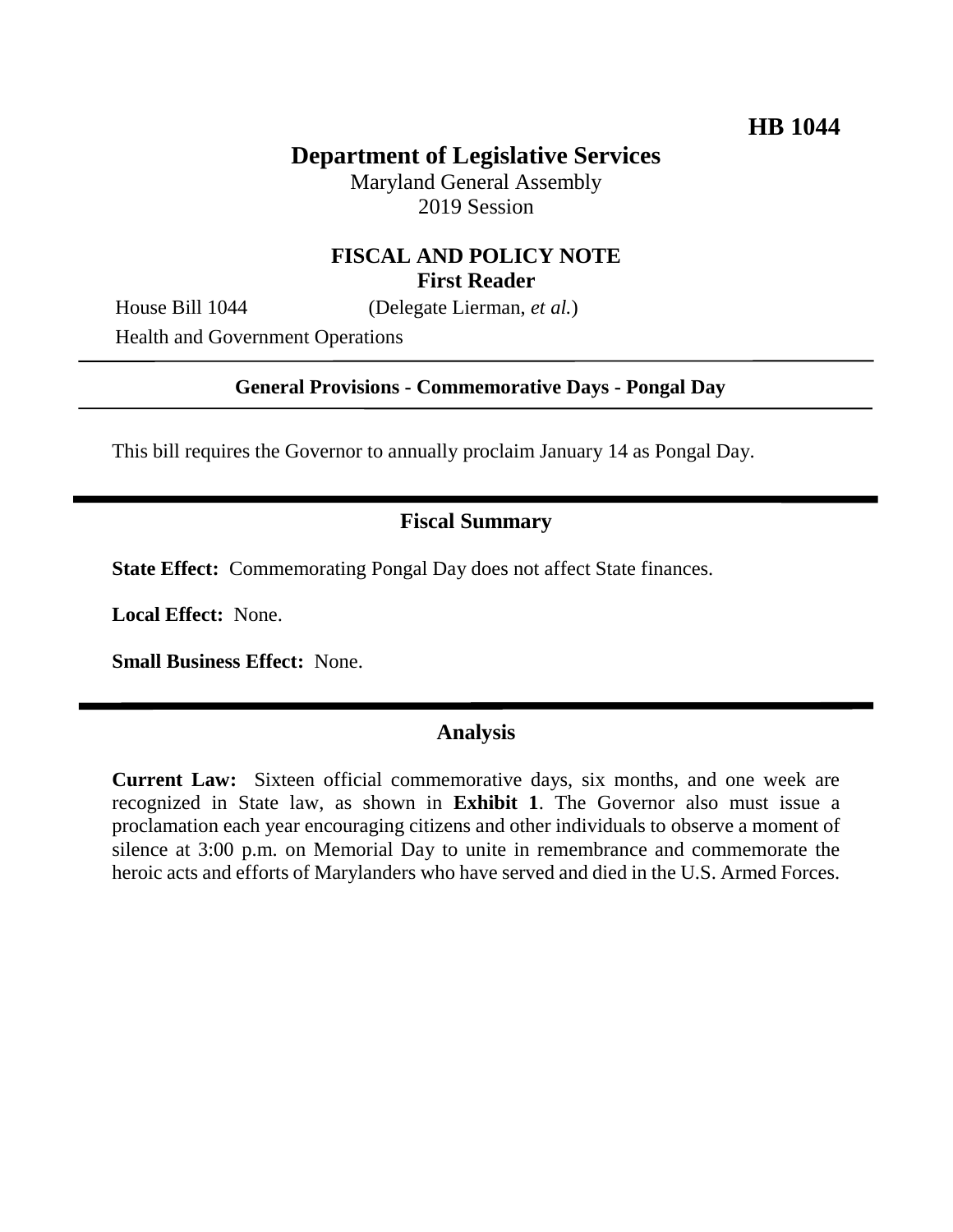| Asian Lunar New Year Day <sup>1</sup>                         | January/February  |
|---------------------------------------------------------------|-------------------|
| <b>Black History Month</b>                                    | February          |
| Irish-American Heritage Month                                 | March             |
| Women's History Month                                         | March             |
| Welcome Home Vietnam Veterans Day                             | March 30          |
| Crime Victim and Advocate Commemorative Day                   | April 3           |
| John Hanson's Birthday <sup>2</sup>                           | April 13          |
| <b>National Healthcare Decisions Day</b>                      | April 16          |
| Maryland Centenarians Day <sup>3</sup>                        | May               |
| Negro Baseball League Day <sup>4</sup>                        | May               |
| Law Day U.S.A.                                                | May 1             |
| Fire, Rescue, and Emergency Services Workers Day <sup>5</sup> | June              |
| Chesapeake Bay Awareness Week <sup>6</sup>                    | June              |
| Juneteenth National Freedom Day                               | June 19           |
| Maryland Charter Day                                          | June 20           |
| <b>Thurgood Marshall Day</b>                                  | July 2            |
| Hispanic Heritage Month <sup>7</sup>                          | September/October |
| German-American Heritage Month                                | October           |
| South Asian American Heritage Day                             | October 2         |
| Poetry Day                                                    | October 15        |
| American Indian Heritage Month                                | November          |
| <b>Maryland Emancipation Day</b>                              | November 1        |
| Annapolis Charter Day                                         | December 17       |

# **Exhibit 1 Official Commemorative Days and Months in Maryland**

<sup>1</sup>Day designated as new year on the Asian lunar calendar.

2 John Hanson served as the first president of the Continental Congress under the Articles of Confederation from 1781 to 1782.

<sup>3</sup>Commemorated on the second Thursday in May.

<sup>4</sup>Commemorated on the second Saturday in May.

<sup>5</sup>Commemorated on the first Sunday in June.

<sup>6</sup>Commemorated during the second week in June.

<sup>7</sup>Commemorated from September 15 to October 15.

Source: Department of Legislative Services